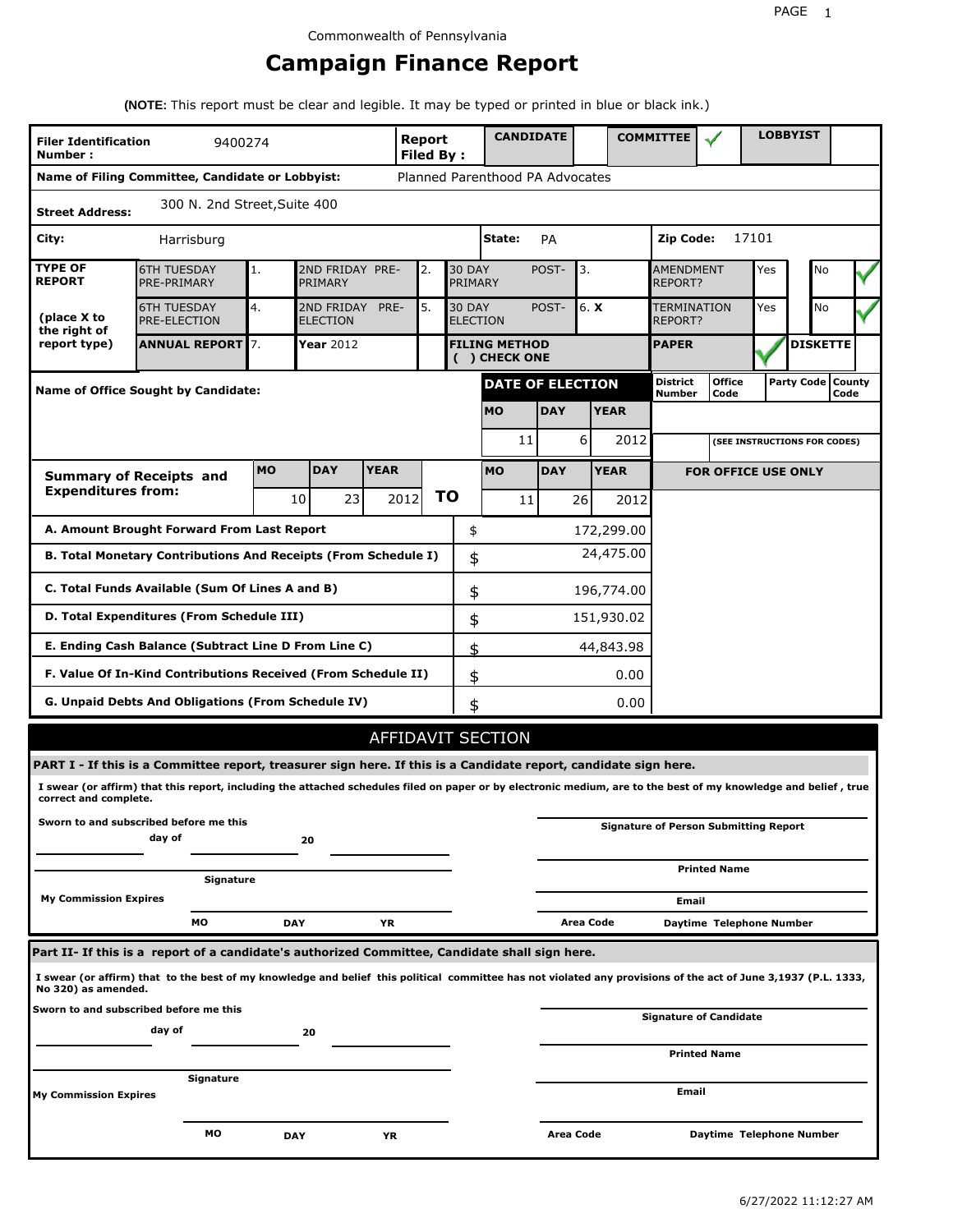# **SCHEDULE I CONTRIBUTIONS AND RECEIPTS**

**Detailed Summary Page**

| <b>Name of Filing Committee or Candidate</b>                                                                                                                                                | <b>Reporting Period</b> |                |    |            |  |  |  |  |
|---------------------------------------------------------------------------------------------------------------------------------------------------------------------------------------------|-------------------------|----------------|----|------------|--|--|--|--|
| Planned Parenthood PA Advocates                                                                                                                                                             | From:                   | 10/23/2012 To: |    | 11/26/2012 |  |  |  |  |
| 1. Unitemized Contributions Received - \$50.00 or Less Per Contributor                                                                                                                      |                         |                |    |            |  |  |  |  |
| <b>TOTAL for the Reporting Period</b>                                                                                                                                                       |                         | (1)            | \$ | 2,675.00   |  |  |  |  |
| 2. Contributions Received - \$50.01 To \$250.00 (From Part A and Part B)                                                                                                                    |                         |                |    |            |  |  |  |  |
| <b>Contributions Received From Political Committees (Part A)</b>                                                                                                                            |                         |                | \$ | 0.00       |  |  |  |  |
| All Other Contributions (Part B)                                                                                                                                                            |                         |                | \$ | 500.00     |  |  |  |  |
| <b>TOTAL for the Reporting Period</b>                                                                                                                                                       |                         | (2)            | \$ | 500.00     |  |  |  |  |
|                                                                                                                                                                                             |                         |                |    |            |  |  |  |  |
| 3. Contributions Received Over \$250.00 (From Part C and Part D)                                                                                                                            |                         |                |    |            |  |  |  |  |
| <b>Contributions Received From Political Committees (Part C)</b>                                                                                                                            |                         |                | \$ | 0.00       |  |  |  |  |
| All Other Contributions (Part D)                                                                                                                                                            |                         |                | \$ | 21,300.00  |  |  |  |  |
| <b>TOTAL for the Reporting Period</b>                                                                                                                                                       |                         | (3)            | \$ | 21,300.00  |  |  |  |  |
| [4. Other Receipts, Refunds, Interest Earned, Returned Checks, Etc. (From Part E)                                                                                                           |                         |                |    |            |  |  |  |  |
| <b>TOTAL for the Reporting Period</b>                                                                                                                                                       |                         | (4)            | \$ | 0.00       |  |  |  |  |
|                                                                                                                                                                                             |                         |                |    |            |  |  |  |  |
| Total Monetary Contributions and Receipts During this Reporting Period (Add and enter amount<br>totals from Boxes 1,2,3 and 4; also enter this amount on Page1, Report Cover Page, Item B.) |                         |                | \$ | 24,475.00  |  |  |  |  |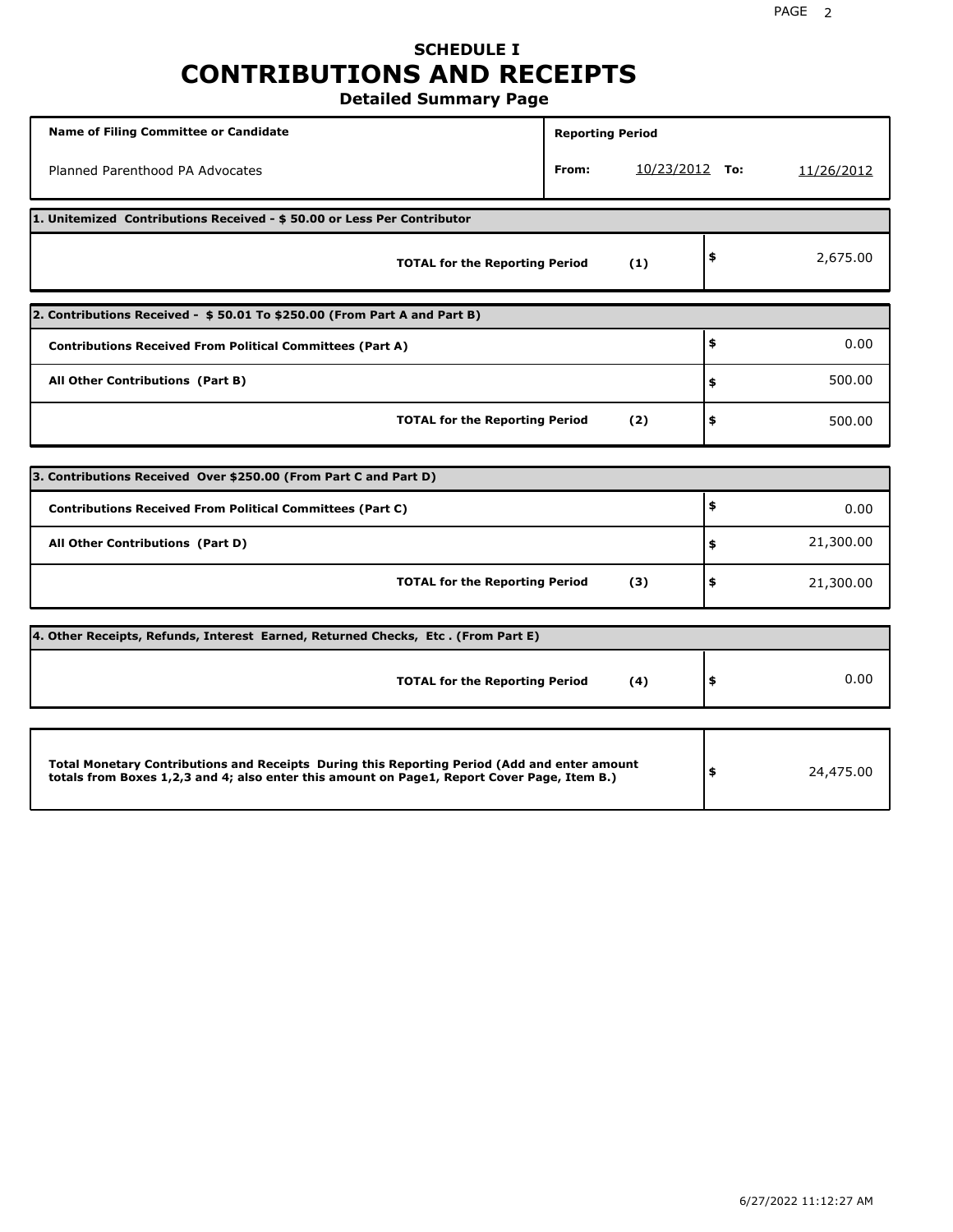PAGE 3

## **PART A CONTRIBUTIONS RECEIVED FROM POLITICAL COMMITTEES**

**\$50.01 TO \$250.00**

 **Use this Part to itemize only contributions received from political committees with an aggregate value from \$50.01 to \$250.00 in the reporting period.**

| Name of Filing Committee or Candidate      |              |                   | <b>Reporting Period</b> |             |             |    |                   |  |
|--------------------------------------------|--------------|-------------------|-------------------------|-------------|-------------|----|-------------------|--|
|                                            |              |                   | From:                   |             | To:         |    |                   |  |
|                                            |              |                   |                         | <b>DATE</b> |             |    | <b>AMOUNT</b>     |  |
| <b>Full Name of Contributing Committee</b> |              |                   | <b>MO</b>               | <b>DAY</b>  | <b>YEAR</b> |    |                   |  |
| <b>Mailing Address</b>                     |              |                   |                         |             |             | \$ | 0.00              |  |
| City                                       | <b>State</b> | Zip Code (Plus 4) |                         |             |             |    |                   |  |
|                                            |              |                   |                         |             |             |    | <b>PAGE TOTAL</b> |  |
|                                            |              |                   |                         |             |             |    |                   |  |

**Enter Grand Total of Part A on Schedule I, Detailed Summary Page, Section 2.**

**\$** 0.00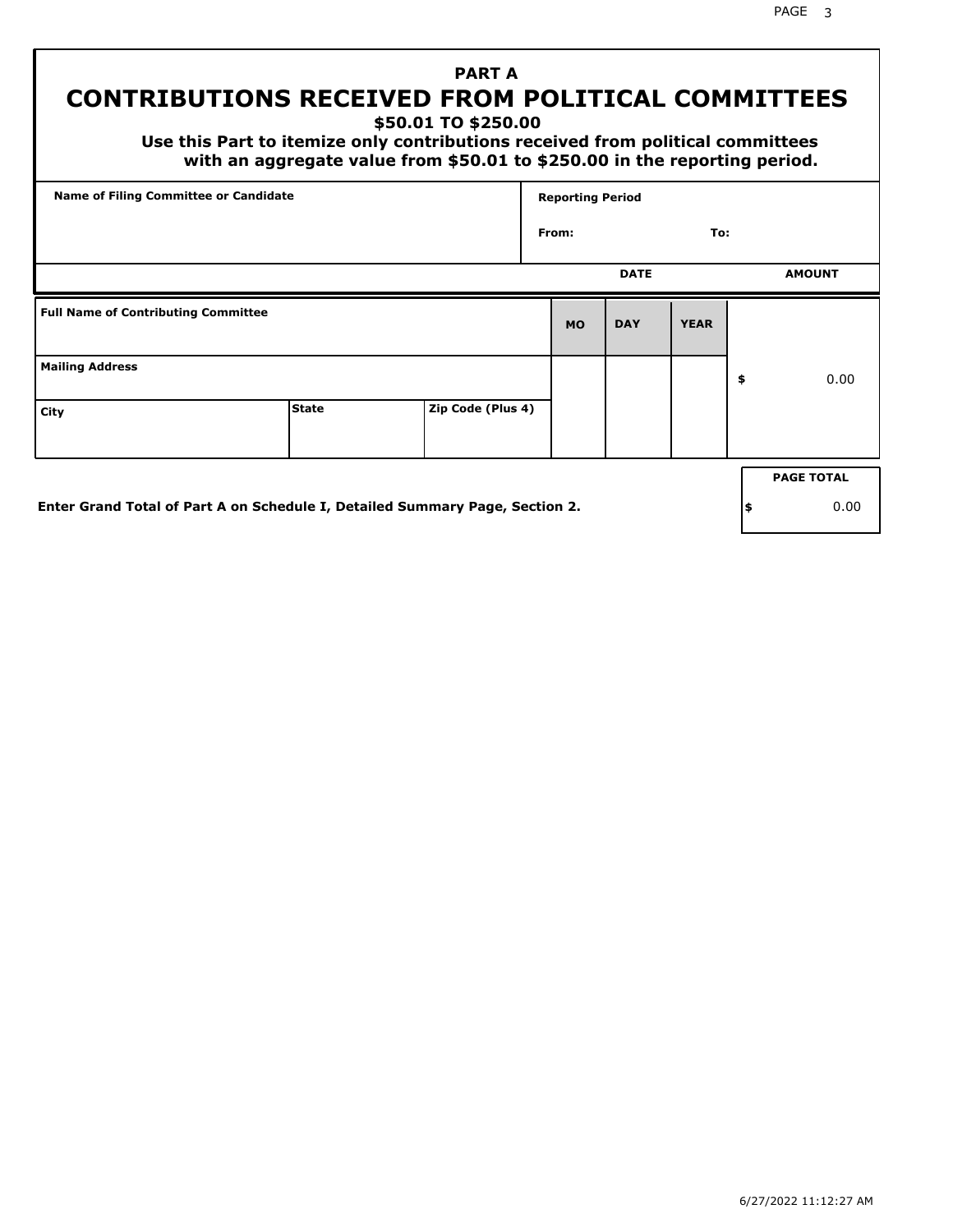| <b>PART B</b><br><b>ALL OTHER CONTRIBUTIONS</b><br>\$50.01 TO \$250.00<br>Use this Part to itemize all other contributions with an aggregate value from<br>\$50.01 to \$250.00 in the reporting period.<br>(Exclude contributions from political committees reported in Part A) |                           |                            |            |                            |                        |             |        |                   |  |  |
|---------------------------------------------------------------------------------------------------------------------------------------------------------------------------------------------------------------------------------------------------------------------------------|---------------------------|----------------------------|------------|----------------------------|------------------------|-------------|--------|-------------------|--|--|
| Name of Filing Committee or Candidate                                                                                                                                                                                                                                           |                           |                            |            | <b>Reporting Period</b>    |                        |             |        |                   |  |  |
| Planned Parenthood PA Advocates                                                                                                                                                                                                                                                 |                           |                            |            | From:<br>10/23/2012<br>To: |                        |             |        | 11/26/2012        |  |  |
|                                                                                                                                                                                                                                                                                 |                           |                            |            |                            | <b>DATE</b>            |             |        | <b>AMOUNT</b>     |  |  |
| <b>Full Name of Contributor</b><br>Andrea Beth Madden                                                                                                                                                                                                                           |                           | <b>MO</b>                  | <b>DAY</b> | <b>YEAR</b>                |                        |             |        |                   |  |  |
| <b>Mailing Address</b><br>649 Broad Acres Road                                                                                                                                                                                                                                  |                           |                            |            | 11                         |                        |             | \$     | 100.00            |  |  |
| City<br>Penn Valley                                                                                                                                                                                                                                                             | <b>State</b><br><b>PA</b> | Zip Code (Plus 4)<br>19072 |            |                            | $\overline{2}$<br>2012 |             |        |                   |  |  |
| <b>Full Name of Contributor</b><br>Georgia Herpel                                                                                                                                                                                                                               |                           |                            |            |                            | <b>DAY</b>             | <b>YEAR</b> |        |                   |  |  |
| <b>Mailing Address</b><br>798 N 25th Street                                                                                                                                                                                                                                     |                           |                            |            |                            |                        |             | \$     | 100.00            |  |  |
| City<br>Philadelphia                                                                                                                                                                                                                                                            | <b>State</b><br>PA        | Zip Code (Plus 4)<br>19130 |            | 11                         | $\overline{2}$         | 2012        |        |                   |  |  |
| <b>Full Name of Contributor</b><br>Ellen Kight                                                                                                                                                                                                                                  |                           |                            |            | <b>MO</b>                  | <b>DAY</b>             | <b>YEAR</b> |        |                   |  |  |
| <b>Mailing Address</b><br>100 Rawlins Run Road                                                                                                                                                                                                                                  |                           |                            |            |                            |                        |             | Ş      | 200.00            |  |  |
| City<br>Pittsburgh                                                                                                                                                                                                                                                              | <b>State</b><br>PA        | Zip Code (Plus 4)<br>15238 |            | 10                         | 30                     | 2012        |        |                   |  |  |
| <b>Full Name of Contributor</b><br>Georgia Herpel                                                                                                                                                                                                                               |                           |                            |            | <b>MO</b>                  | <b>DAY</b>             | <b>YEAR</b> |        |                   |  |  |
| <b>Mailing Address</b><br>798 N 25th Street                                                                                                                                                                                                                                     |                           |                            |            |                            |                        | \$          | 100.00 |                   |  |  |
| City<br>Philadelphia                                                                                                                                                                                                                                                            | <b>State</b><br>PA        | Zip Code (Plus 4)<br>19130 |            | 11                         | $\mathbf{1}$           | 2012        |        |                   |  |  |
|                                                                                                                                                                                                                                                                                 |                           |                            |            |                            |                        |             |        | <b>PAGE TOTAL</b> |  |  |

**Enter Grand Total of Part A on Schedule I, Detailed Summary Page, Section 2.**

**\$** 500.00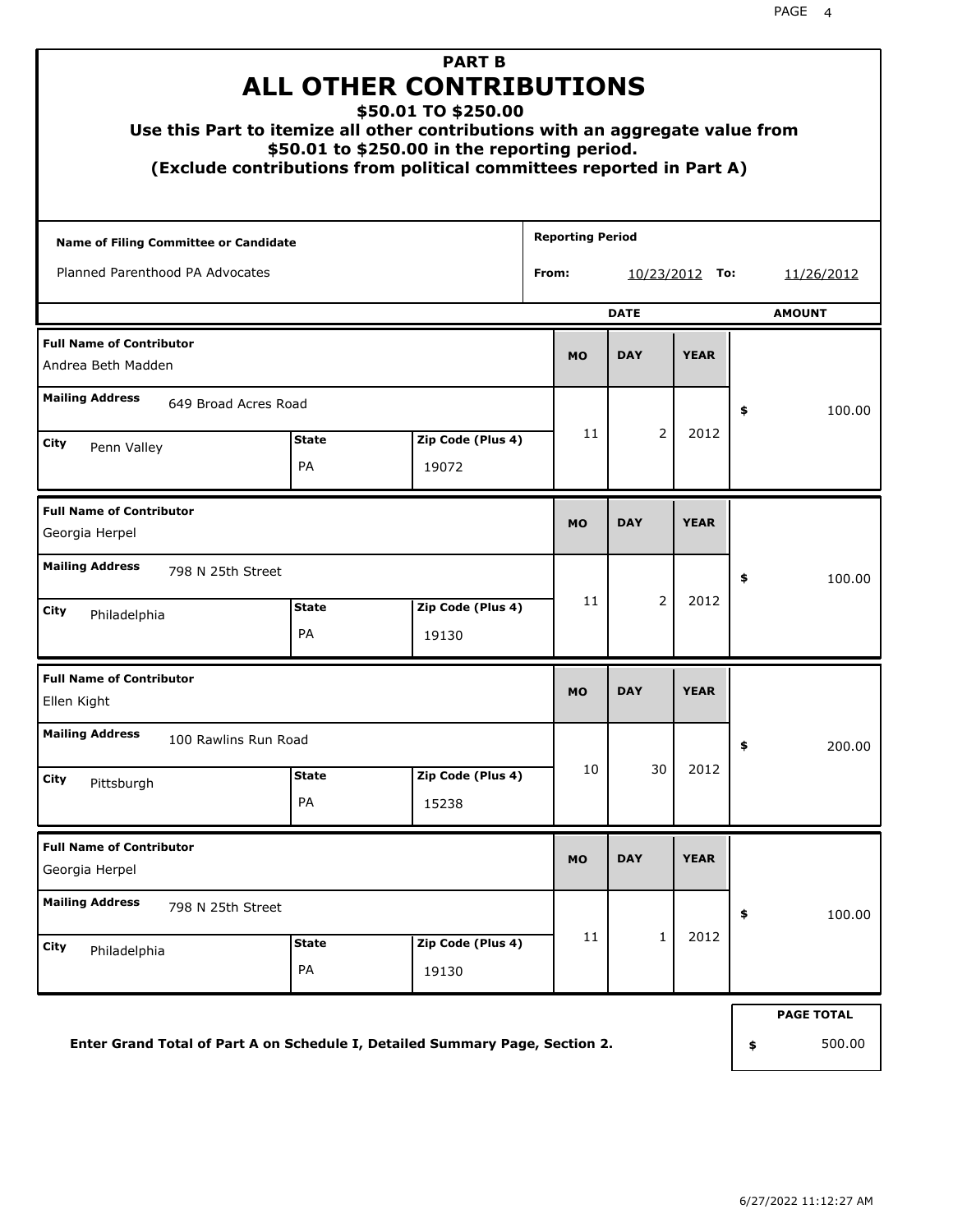## **PART C Contributions Received From Political Committees**

**OVER \$250.00**

 **Use this Part to itemize only contributions received from Political committees with an aggregate value from Over \$250.00 in the reporting period.**

| Name of Filing Committee or Candidate                                        |              | <b>Reporting Period</b> |           |             |             |                   |
|------------------------------------------------------------------------------|--------------|-------------------------|-----------|-------------|-------------|-------------------|
|                                                                              |              | From:                   |           |             | To:         |                   |
|                                                                              |              |                         |           | <b>DATE</b> |             | <b>AMOUNT</b>     |
| <b>Full Name of Contributing Committee</b>                                   |              |                         | <b>MO</b> | <b>DAY</b>  | <b>YEAR</b> |                   |
| <b>Mailing Address</b>                                                       |              |                         |           |             |             | \$<br>0.00        |
| City                                                                         | <b>State</b> | Zip Code (Plus 4)       |           |             |             |                   |
|                                                                              |              |                         |           |             |             | <b>PAGE TOTAL</b> |
| Enter Grand Total of Part C on Schedule I, Detailed Summary Page, Section 3. |              |                         |           |             |             | \$<br>0.00        |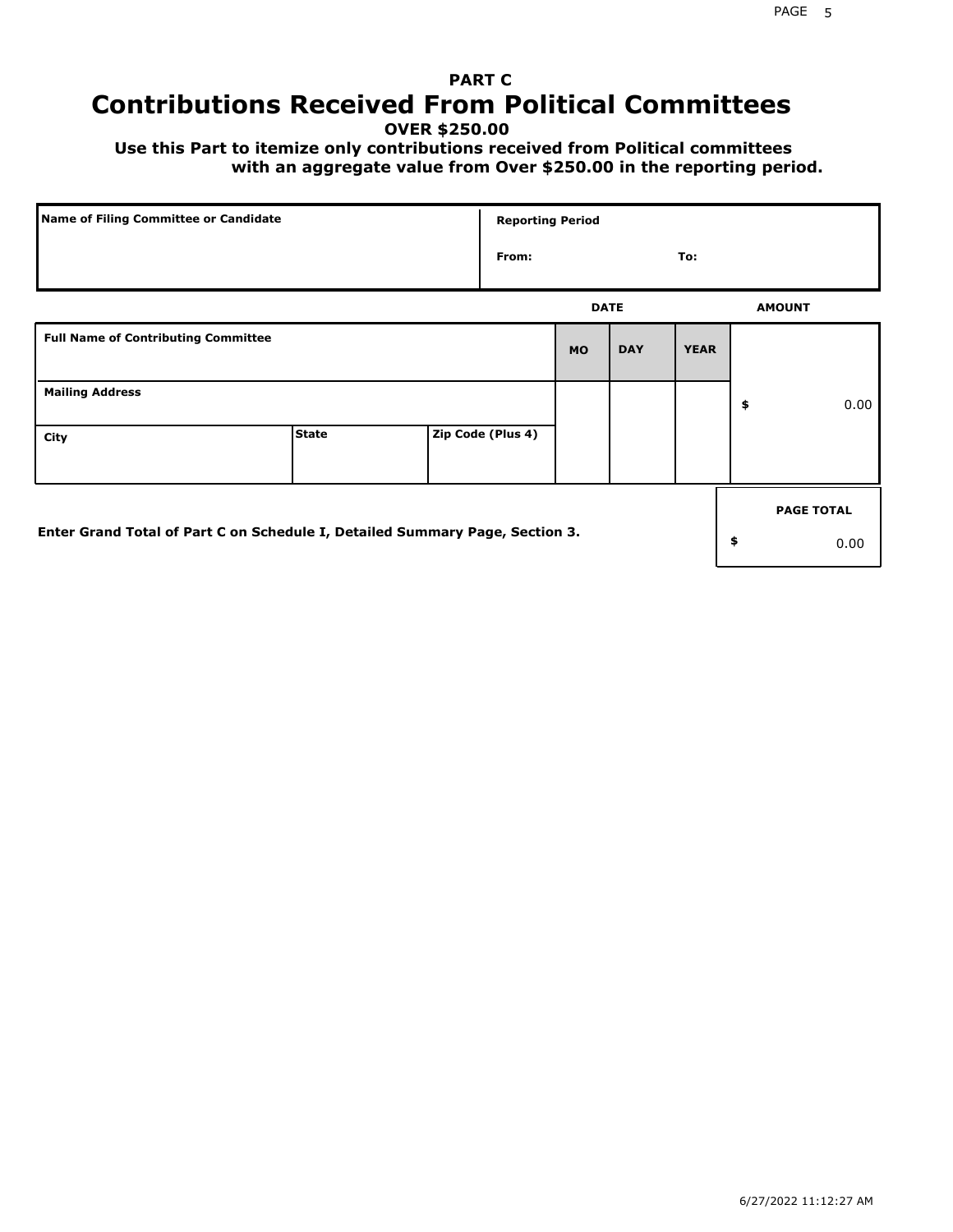## **PART D ALL OTHER CONTRIBUTIONS**

### **OVER \$250.00**

### **Use this Part to itemize all other contributions with an aggregate value of**

 **over \$250.00 in the reporting period.**

 **(Exclude contributions from political committees reported in Part C.)** 

|                                                        | Name of Filing Committee or Candidate |  |             | <b>Reporting Period</b>    |            |             |   |               |
|--------------------------------------------------------|---------------------------------------|--|-------------|----------------------------|------------|-------------|---|---------------|
|                                                        | Planned Parenthood PA Advocates       |  |             | From:<br>10/23/2012<br>То: |            |             |   | 11/26/2012    |
|                                                        |                                       |  | <b>DATE</b> |                            |            |             |   | <b>AMOUNT</b> |
| <b>Full Name of Contributor</b><br>FAV-AV Pennsylvania |                                       |  |             | <b>MO</b>                  | <b>DAY</b> | <b>YEAR</b> |   |               |
| <b>Mailing</b>                                         | 1155 Connecticut Avenue               |  |             |                            |            |             | ¢ | 10 E00 00     |

| <b>IIJJ CONNECTION AVENUE</b><br><b>Address</b>                              |              |  |                   |                   |                |             | \$                    | 19,500.00         |  |
|------------------------------------------------------------------------------|--------------|--|-------------------|-------------------|----------------|-------------|-----------------------|-------------------|--|
| City<br>Washington                                                           | <b>State</b> |  | Zip Code (Plus 4) | 11                | $\overline{2}$ | 2012        |                       |                   |  |
|                                                                              | DC           |  | 20036             |                   |                |             |                       |                   |  |
| <b>Employer Name</b><br>FAV-AV Pennsylvania                                  |              |  |                   | <b>Occupation</b> |                |             | Mailing Reimbursement |                   |  |
| <b>Employer Mailing Address/Principal Place of</b><br>Business               |              |  | City              |                   | <b>State</b>   |             | Zip Code (Plus 4)     |                   |  |
| 1155 Connecticut Avenue                                                      |              |  | Washington        |                   | DC             |             | 20036                 |                   |  |
| <b>Full Name of Contributor</b><br>Friends of Mark Rozzi                     |              |  |                   | <b>MO</b>         | <b>DAY</b>     | <b>YEAR</b> |                       |                   |  |
|                                                                              |              |  |                   |                   |                |             |                       |                   |  |
| <b>Mailing</b><br>165 Roja Lane<br><b>Address</b>                            |              |  |                   |                   |                |             | \$                    | 1,800.00          |  |
| City<br>Mertztown                                                            | <b>State</b> |  | Zip Code (Plus 4) | 11                | $\overline{2}$ | 2012        |                       |                   |  |
|                                                                              | PA           |  | 19539             |                   |                |             |                       |                   |  |
| <b>Employer Name</b><br>Friends of Mark Rozzi                                |              |  |                   | <b>Occupation</b> |                |             | Mailing Reimbursement |                   |  |
| <b>Employer Mailing Address/Principal Place of</b><br>Business               |              |  | City              |                   | <b>State</b>   |             | Zip Code (Plus 4)     |                   |  |
| 165 Roja Lane                                                                |              |  | Mertztown         | PA<br>19539       |                |             |                       |                   |  |
| Enter Grand Total of Part C on Schedule I, Detailed Summary Page, Section 3. |              |  |                   |                   |                |             |                       | <b>PAGE TOTAL</b> |  |

21,300.00

**\$**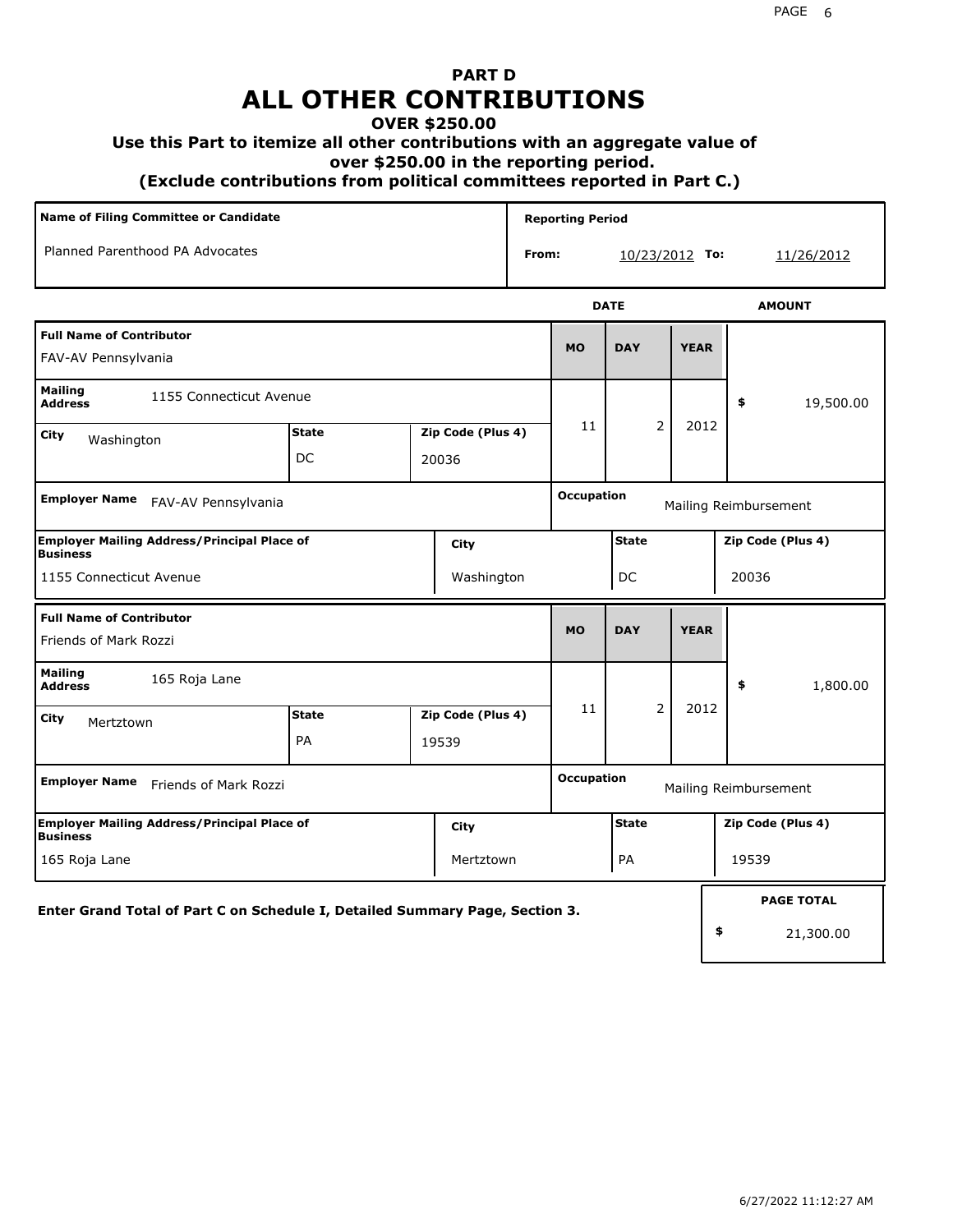## **PART E OTHER RECEIPTS**

#### **REFUNDS, INTEREST INCOME, RETURNED CHECKS, ETC.**

 **Use this Part to report refunds received, interest earned, returned checks and**

### **prior expenditures that were returned to the filer.**

| Name of Filing Committee or Candidate |                                                                              |                   |       | <b>Reporting Period</b> |             |             |    |                   |      |
|---------------------------------------|------------------------------------------------------------------------------|-------------------|-------|-------------------------|-------------|-------------|----|-------------------|------|
|                                       |                                                                              |                   | From: |                         |             | To:         |    |                   |      |
|                                       |                                                                              |                   |       |                         | <b>DATE</b> |             |    | <b>AMOUNT</b>     |      |
| <b>Full Name</b>                      |                                                                              |                   |       | <b>MO</b>               | <b>DAY</b>  | <b>YEAR</b> |    |                   |      |
| <b>Mailing Address</b>                |                                                                              |                   |       |                         |             |             | \$ |                   | 0.00 |
| City                                  | <b>State</b>                                                                 | Zip Code (Plus 4) |       |                         |             |             |    |                   |      |
| <b>Receipt Description</b>            |                                                                              |                   |       |                         |             |             |    |                   |      |
|                                       |                                                                              |                   |       |                         |             |             |    | <b>PAGE TOTAL</b> |      |
|                                       | Enter Grand Total of Part E on Schedule I, Detailed Summary Page, Section 4. |                   |       |                         |             |             | \$ |                   | 0.00 |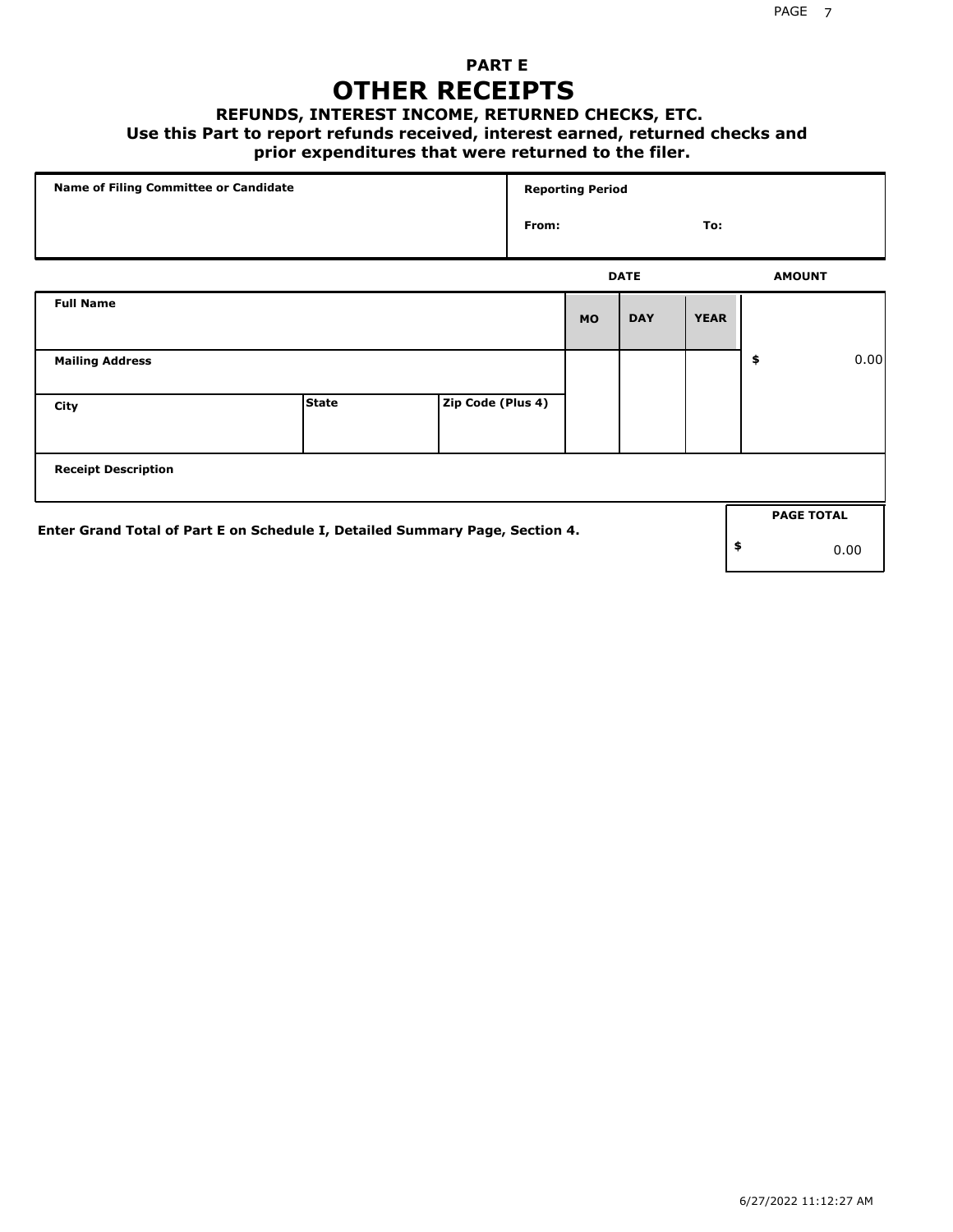### **SCHEDULE II IN-KIND CONTRIBUTIONS AND VALUABLE THINGS RECEIVED USE THIS SCHEDULE TO REPORT ALL IN-KIND CONTRIBUTIONS OF VALUABLE THINGS**

## **DURING THE REPORTING PERIOD.**

**Detailed Summary Page**

| <b>Name of Filing Committee or Candidate</b>                                                                                                                                | <b>Reporting Period</b> |                  |            |
|-----------------------------------------------------------------------------------------------------------------------------------------------------------------------------|-------------------------|------------------|------------|
| Planned Parenthood PA Advocates                                                                                                                                             | From:                   | $10/23/2012$ To: | 11/26/2012 |
| 1. UNITEMIZED IN-KIND CONTRIBUTIONS RECEIVED - VALUE OF \$50.00 OR LESS PER CONTRIBUTOR                                                                                     |                         |                  |            |
| <b>TOTAL for the Reporting Period</b>                                                                                                                                       | (1)                     | \$               | 0.00       |
| 2. IN-KIND CONTRIBUTIONS RECEIVED - VALUE OF \$50.01 TO \$250.00 (FROM PART F)                                                                                              |                         |                  |            |
| <b>TOTAL for the Reporting Period</b>                                                                                                                                       | (2)                     | \$               | 0.00       |
| 3. IN-KIND CONTRIBUTION RECIEVED - VALUE OVER \$250.00 (FROM PART G)                                                                                                        |                         |                  |            |
| <b>TOTAL for the Reporting Period</b>                                                                                                                                       | (3)                     | \$               | 0.00       |
| TOTAL VALUE OF IN-KIND CONTRIBUTIONS DURING THIS REPORTING PERIOD (Add and enter<br>amount totals from Boxes 1,2, and 3; also enter on Page 1, Reports Cover Page, Item F.) |                         | \$               | 0.00       |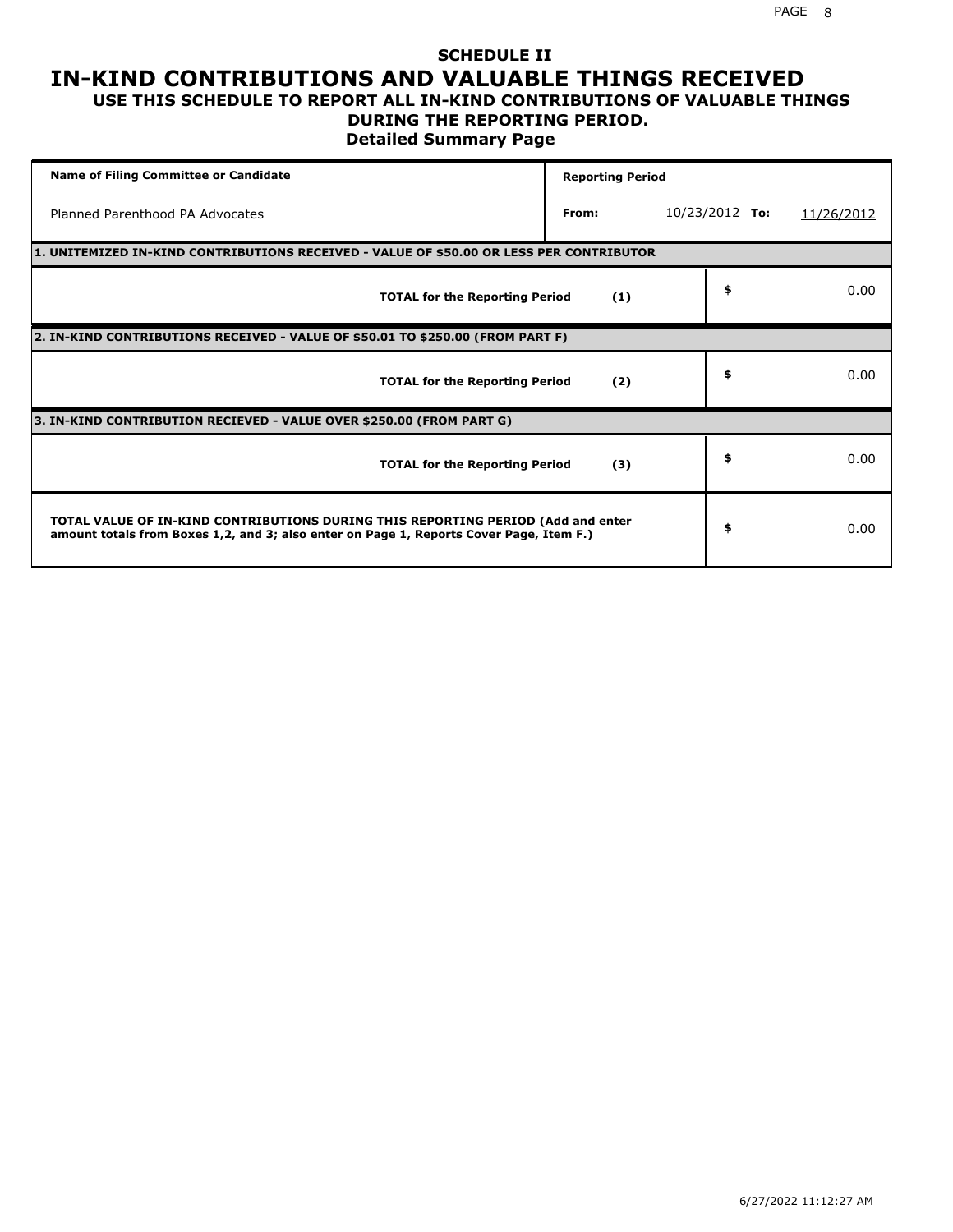## **SCHEDULE II PART F IN-KIND CONTRIBUTIONS RECEIVED**

## **VALUE OF \$50.01 TO \$250.00**

| Name of Filing Committee or Candidate                                                                         |              |                   | <b>Reporting Period</b> |             |             |                   |      |
|---------------------------------------------------------------------------------------------------------------|--------------|-------------------|-------------------------|-------------|-------------|-------------------|------|
|                                                                                                               |              |                   | From:                   |             |             | To:               |      |
|                                                                                                               |              |                   |                         | <b>DATE</b> |             | <b>AMOUNT</b>     |      |
| <b>Full Name of Contributor</b>                                                                               |              |                   | <b>MO</b>               | <b>DAY</b>  | <b>YEAR</b> |                   |      |
| <b>Mailing Address</b>                                                                                        |              |                   |                         |             |             | \$                | 0.00 |
| City                                                                                                          | <b>State</b> | Zip Code (Plus 4) |                         |             |             |                   |      |
| <b>Description of Contribution:</b>                                                                           |              |                   |                         |             |             |                   |      |
| Enter Grand Total of Part F on Schedule II, In-Kind Contributions Detailed Summary Page,<br><b>Section 2.</b> |              |                   |                         |             |             | <b>PAGE TOTAL</b> |      |
|                                                                                                               |              |                   |                         |             | \$          |                   | 0.00 |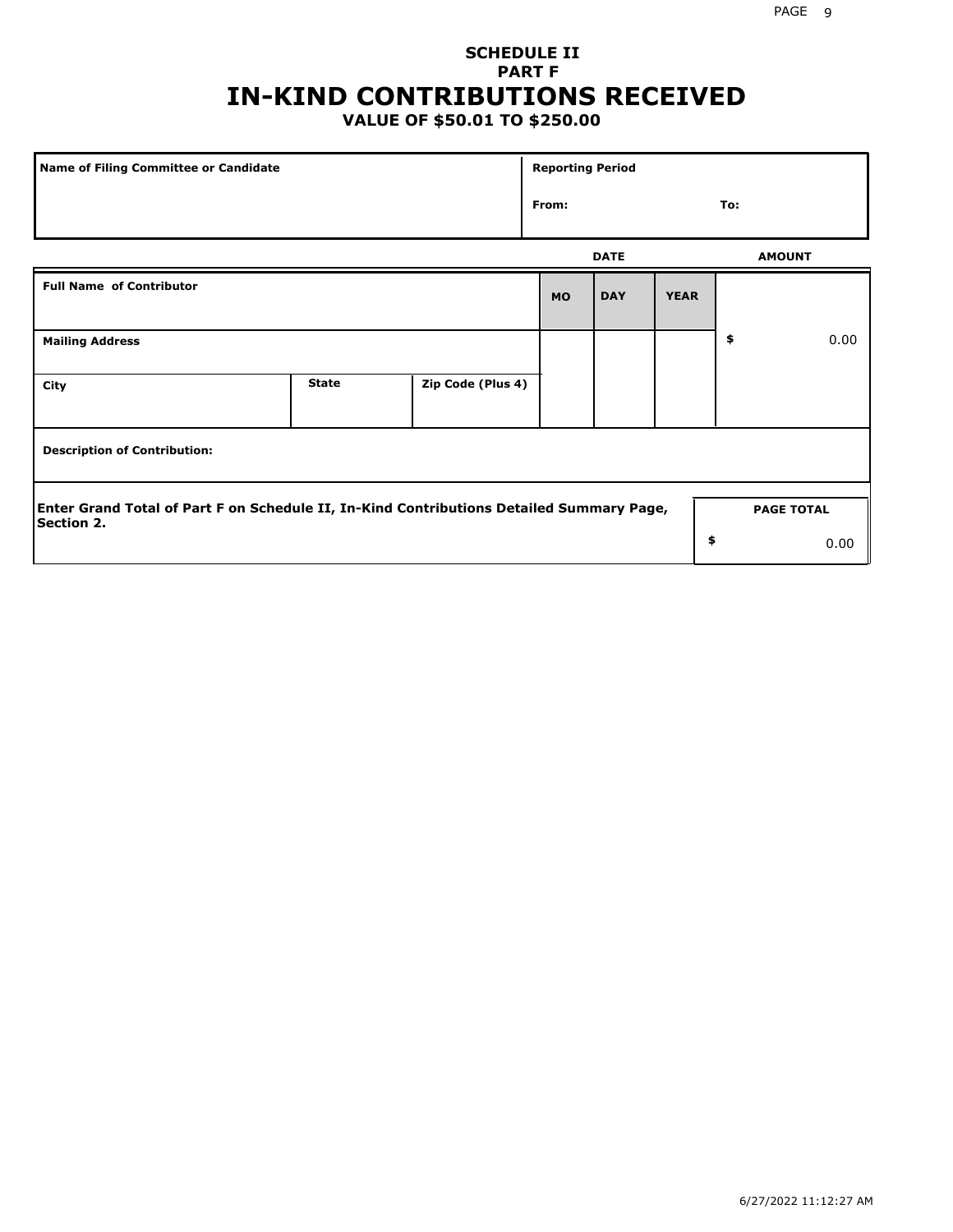### **SCHEDULE II PART G IN-KIND CONTRIBUTIONS RECEIVED VALUE OVER \$250.00**

| Name of Filing Committee or Candidate                                 |              |      |                  |                                                                           | <b>Reporting Period</b> |                   |             |             |    |               |
|-----------------------------------------------------------------------|--------------|------|------------------|---------------------------------------------------------------------------|-------------------------|-------------------|-------------|-------------|----|---------------|
|                                                                       |              |      |                  |                                                                           |                         | From:<br>To:      |             |             |    |               |
|                                                                       |              |      |                  |                                                                           |                         |                   | <b>DATE</b> |             |    | <b>AMOUNT</b> |
| <b>Full Name of Contributor</b>                                       |              |      |                  |                                                                           |                         | <b>MO</b>         | <b>DAY</b>  | <b>YEAR</b> |    |               |
| <b>Mailing Address</b>                                                |              |      |                  |                                                                           |                         |                   |             |             | \$ | 0.00          |
| City                                                                  | <b>State</b> |      | Zip Code(Plus 4) |                                                                           |                         |                   |             |             |    |               |
| <b>Employer of Contributor</b>                                        |              |      |                  |                                                                           |                         | <b>Occupation</b> |             |             |    |               |
| <b>Employer Mailing Address/Principal Place of</b><br><b>Business</b> |              | City |                  | Zip Code(Plus<br><b>State</b><br><b>Description of Contribution</b><br>4) |                         |                   |             |             |    |               |

| Enter Grand Total of Part G on Schedule II, In-Kind Contributions Detailed |  | <b>PAGE TOTAL</b> |
|----------------------------------------------------------------------------|--|-------------------|
| <b>Summary Page, Section 3.</b>                                            |  | 0.00              |
|                                                                            |  |                   |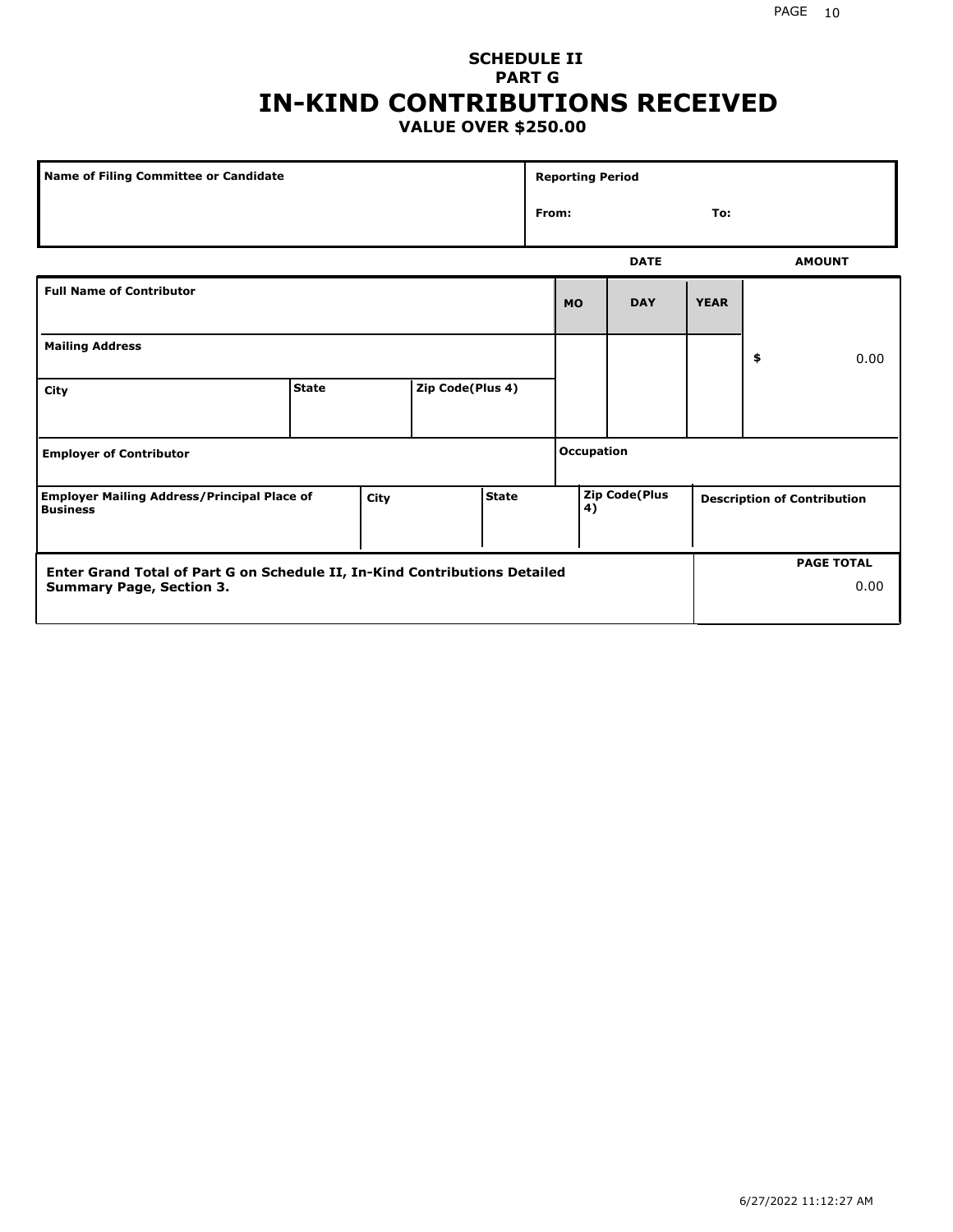## **SCHEDULE III STATEMENT OF EXPENDITURES**

| <b>Name of Filing Committee or Candidate</b>                                    |                    |                            |                                                       | <b>Reporting Period</b>                       |             |     |               |  |
|---------------------------------------------------------------------------------|--------------------|----------------------------|-------------------------------------------------------|-----------------------------------------------|-------------|-----|---------------|--|
| Planned Parenthood PA Advocates                                                 |                    |                            | From                                                  |                                               | 10/23/2012  | To: | 11/26/2012    |  |
|                                                                                 |                    |                            |                                                       | <b>DATE</b>                                   |             |     | <b>AMOUNT</b> |  |
| <b>To Whom Paid</b><br>Moxie Media                                              |                    |                            |                                                       | <b>DAY</b>                                    | <b>YEAR</b> |     |               |  |
| <b>Mailing Address</b><br>PO Box 30084                                          |                    |                            | 10                                                    | 23                                            | 2012        | \$  | 3,250.00      |  |
| <b>State</b><br>Zip Code (Plus 4)<br>City<br>Seattle<br>WA<br>98113             |                    |                            | <b>Description of Expenditure</b><br>Calls            |                                               |             |     |               |  |
| <b>To Whom Paid</b><br>Planned Parenthood of Western PA                         |                    |                            |                                                       | <b>DAY</b>                                    | <b>YEAR</b> |     |               |  |
| <b>Mailing Address</b><br>933 Liberty Ave.                                      |                    |                            |                                                       | 23                                            | 2012        | \$  | 623.26        |  |
| <b>State</b><br>Zip Code (Plus 4)<br>City<br>Pittsburgh<br>PA<br>15222          |                    |                            | <b>Description of Expenditure</b><br>Reimbursement    |                                               |             |     |               |  |
| <b>To Whom Paid</b><br>Planned Parenthood NEMPBC                                |                    |                            | <b>MO</b>                                             | <b>DAY</b>                                    | <b>YEAR</b> |     |               |  |
| <b>Mailing Address</b><br>PO Box 813                                            |                    |                            | 10                                                    | 24                                            | 2012        | \$  | 1,064.05      |  |
| <b>State</b><br>Zip Code (Plus 4)<br>City<br>Trexlertown<br>PA<br>18087         |                    |                            | <b>Description of Expenditure</b><br>Reimbursement    |                                               |             |     |               |  |
| <b>To Whom Paid</b><br>Kennedy Printing Co.                                     |                    |                            | <b>MO</b>                                             | <b>DAY</b>                                    | <b>YEAR</b> |     |               |  |
| <b>Mailing Address</b><br>5534 Baltimore Avenue                                 |                    |                            | 10                                                    | 26                                            | 2012        | \$  | 6,653.27      |  |
| <b>State</b><br>Zip Code (Plus 4)<br><b>City</b><br>Philadelphia<br>PA<br>19143 |                    |                            | <b>Description of Expenditure</b><br>Printing/Postage |                                               |             |     |               |  |
| <b>To Whom Paid</b><br>Friends of Erin Molchany                                 |                    |                            | <b>MO</b>                                             | <b>DAY</b>                                    | <b>YEAR</b> |     |               |  |
| <b>Mailing Address</b><br>824 Brookline Blvd                                    |                    |                            | 10                                                    | 29                                            | 2012        | \$  | 250.00        |  |
| City<br>Pittsburgh                                                              | <b>State</b><br>PA | Zip Code (Plus 4)<br>15226 |                                                       | <b>Description of Expenditure</b><br>Donation |             |     |               |  |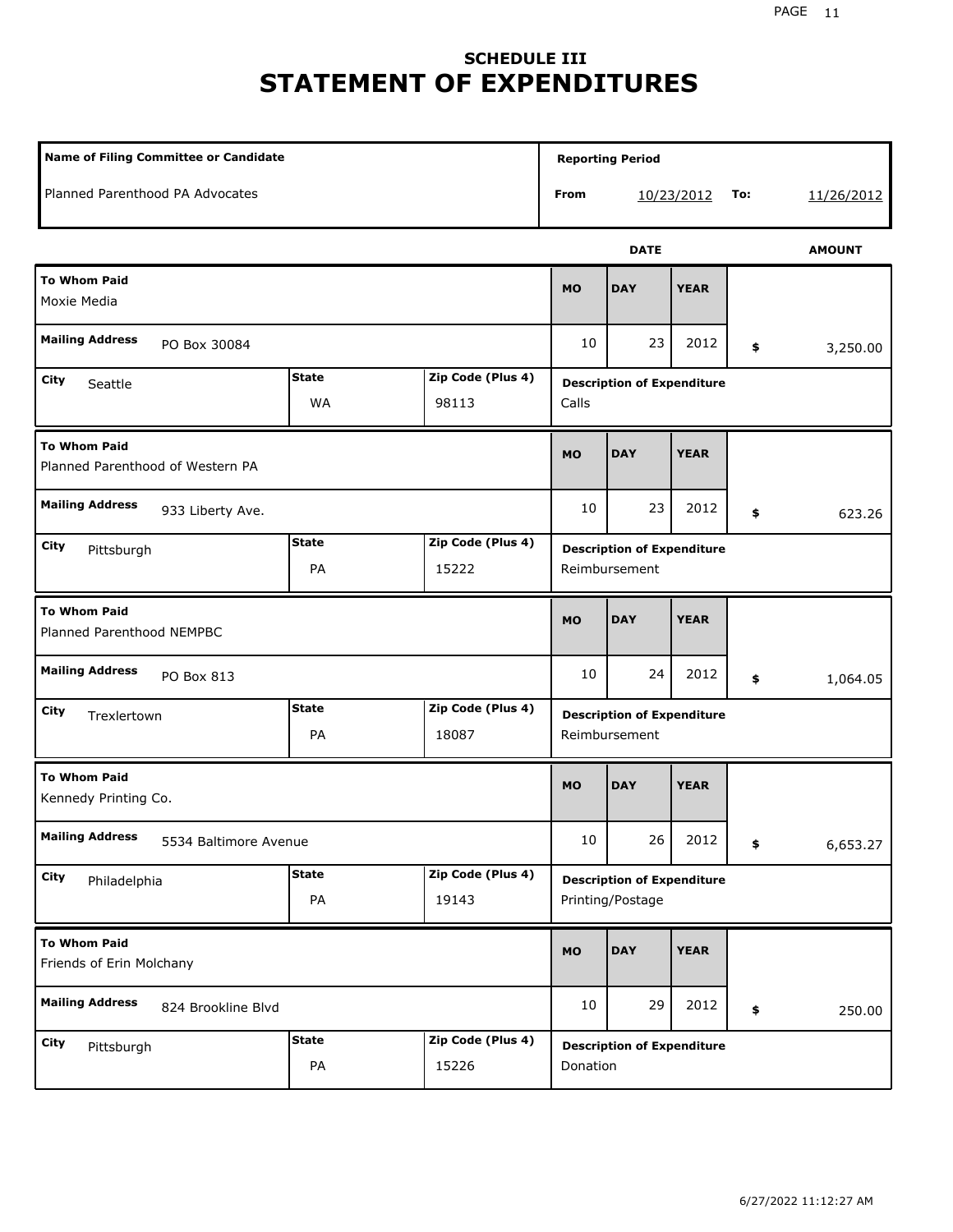| <b>To Whom Paid</b><br>Friends of Dan McNeill           |                       |              |                   | <b>MO</b>     | <b>DAY</b>                                                     | <b>YEAR</b> |    |  |           |  |  |
|---------------------------------------------------------|-----------------------|--------------|-------------------|---------------|----------------------------------------------------------------|-------------|----|--|-----------|--|--|
| <b>Mailing Address</b><br>PO Box 826                    |                       |              |                   |               | 31                                                             | 2012        | \$ |  | 250.00    |  |  |
| City<br>Whitehall                                       |                       | <b>State</b> | Zip Code (Plus 4) |               | <b>Description of Expenditure</b>                              |             |    |  |           |  |  |
| PA<br>18052                                             |                       |              |                   | Donation      |                                                                |             |    |  |           |  |  |
| <b>To Whom Paid</b><br>Planned Parenthood PA Advocates  |                       |              |                   |               | <b>DAY</b>                                                     | <b>YEAR</b> |    |  |           |  |  |
| <b>Mailing Address</b><br>1514 N 2nd Street             |                       |              |                   |               | $\overline{2}$                                                 | 2012        | \$ |  | 4,968.07  |  |  |
| City<br>Harrisburg                                      |                       | <b>State</b> | Zip Code (Plus 4) |               | <b>Description of Expenditure</b>                              |             |    |  |           |  |  |
|                                                         |                       | PA           | 17102             |               | Reimbursements                                                 |             |    |  |           |  |  |
| <b>To Whom Paid</b><br>Planned Parenthood PA Advocates  |                       |              |                   |               | <b>DAY</b>                                                     | <b>YEAR</b> |    |  |           |  |  |
| <b>Mailing Address</b><br>1514 N 2nd Street             |                       |              |                   |               | $\overline{2}$                                                 | 2012        | \$ |  | 203.67    |  |  |
| <b>State</b><br>Zip Code (Plus 4)<br>City<br>Harrisburg |                       |              |                   |               | <b>Description of Expenditure</b>                              |             |    |  |           |  |  |
| PA<br>17120                                             |                       |              |                   | Reimbursments |                                                                |             |    |  |           |  |  |
| <b>To Whom Paid</b><br>Eugene DePasquale for AG         |                       |              |                   |               |                                                                |             |    |  |           |  |  |
|                                                         |                       |              |                   | <b>MO</b>     | <b>DAY</b>                                                     | <b>YEAR</b> |    |  |           |  |  |
| <b>Mailing Address</b>                                  | P.O. Box 1822         |              |                   | 11            | 2                                                              | 2012        | \$ |  | 500.00    |  |  |
| City                                                    |                       | <b>State</b> | Zip Code (Plus 4) |               |                                                                |             |    |  |           |  |  |
| York                                                    |                       | PA           | 17405             | Donation      | <b>Description of Expenditure</b>                              |             |    |  |           |  |  |
| <b>To Whom Paid</b><br>Wells Fargo                      |                       |              |                   | MO            | <b>DAY</b>                                                     | <b>YEAR</b> |    |  |           |  |  |
| <b>Mailing Address</b>                                  | Unknown               |              |                   | 11            | 5                                                              | 2012        | \$ |  | 15.00     |  |  |
| City                                                    |                       | <b>State</b> | Zip Code (Plus 4) |               |                                                                |             |    |  |           |  |  |
| Unknown                                                 |                       | PA           | 17102             |               | <b>Description of Expenditure</b><br>Wire Trans Service Charge |             |    |  |           |  |  |
| <b>To Whom Paid</b><br>Kennedy Printing Co.             |                       |              |                   | <b>MO</b>     | <b>DAY</b>                                                     | <b>YEAR</b> |    |  |           |  |  |
| <b>Mailing Address</b>                                  | 5534 Baltimore Avenue |              |                   | 11            | 5                                                              | 2012        | \$ |  | 10,153.42 |  |  |
| City<br>Philadelphia                                    |                       | <b>State</b> | Zip Code (Plus 4) |               | <b>Description of Expenditure</b>                              |             |    |  |           |  |  |

H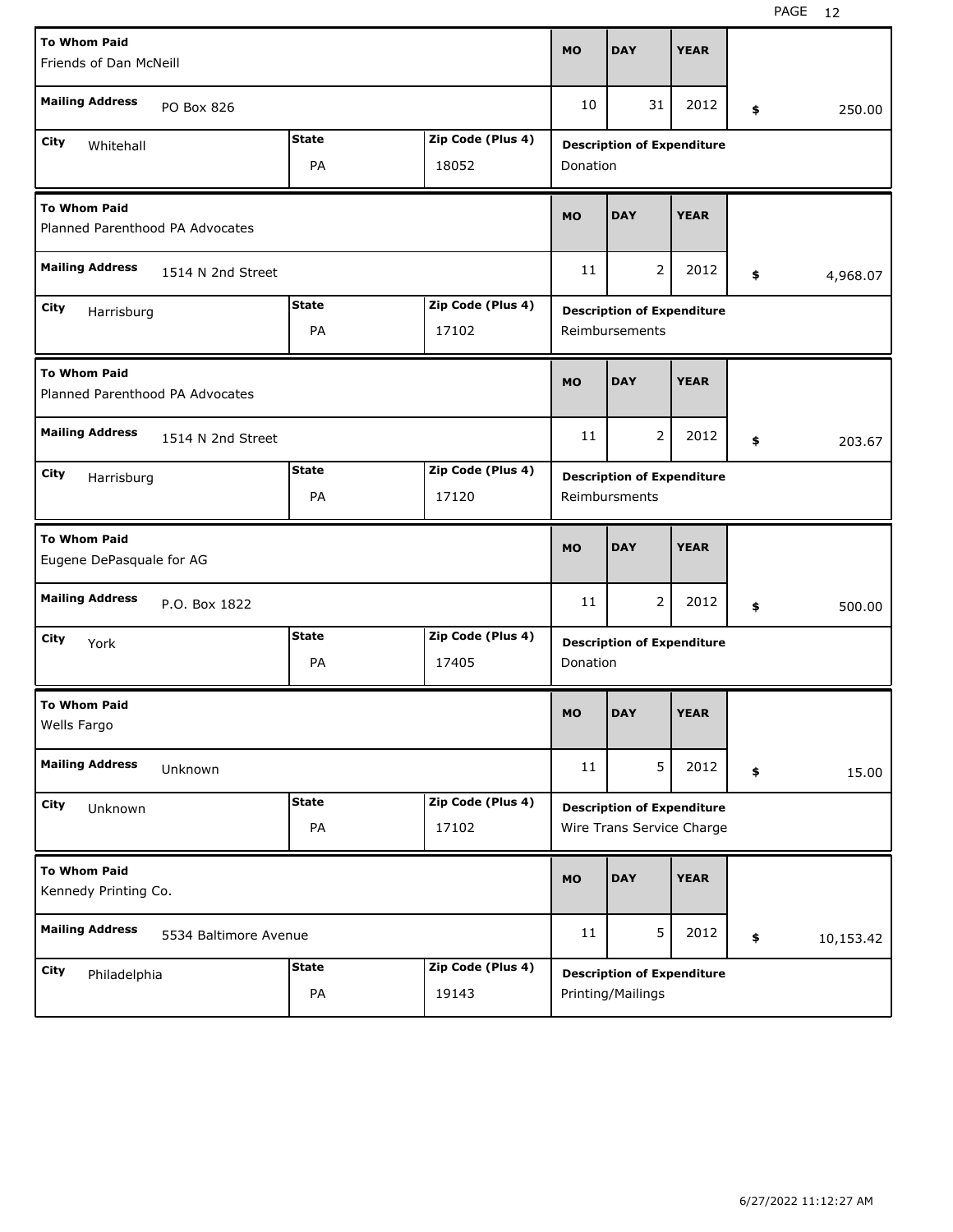| <b>To Whom Paid</b>                                     |                          |              |                   |                   |                                   |             |    |  |           |
|---------------------------------------------------------|--------------------------|--------------|-------------------|-------------------|-----------------------------------|-------------|----|--|-----------|
| Anita Fowler                                            |                          |              |                   | <b>MO</b>         | <b>DAY</b>                        | <b>YEAR</b> |    |  |           |
| <b>Mailing Address</b><br>1514 N 2nd Street             |                          |              |                   |                   | 5                                 | 2012        | \$ |  | 85.05     |
| City<br>Harrisburg                                      |                          | <b>State</b> | Zip Code (Plus 4) |                   | <b>Description of Expenditure</b> |             |    |  |           |
| PA<br>17102                                             |                          |              |                   |                   | Employee Reimbursement            |             |    |  |           |
| <b>To Whom Paid</b><br>Anita Fowler                     |                          |              |                   |                   | <b>DAY</b>                        | <b>YEAR</b> |    |  |           |
| <b>Mailing Address</b><br>1514 N 2nd Street             |                          |              |                   |                   | 5                                 | 2012        | \$ |  | 25.13     |
| City<br>Harrisburg                                      |                          | <b>State</b> | Zip Code (Plus 4) |                   | <b>Description of Expenditure</b> |             |    |  |           |
|                                                         |                          | PA           | 17102             |                   | Employee Reimbursement            |             |    |  |           |
| <b>To Whom Paid</b><br>Committee to Elect Kathleen Kane |                          |              |                   | <b>MO</b>         | <b>DAY</b>                        | <b>YEAR</b> |    |  |           |
| <b>Mailing Address</b><br>PO Box 60230                  |                          |              |                   |                   | 6                                 | 2012        | \$ |  | 2,000.00  |
| City<br>Philadelphia                                    |                          | <b>State</b> | Zip Code (Plus 4) |                   | <b>Description of Expenditure</b> |             |    |  |           |
| PA<br>19102                                             |                          |              |                   | Donation          |                                   |             |    |  |           |
| <b>To Whom Paid</b><br>Moxie Media                      |                          |              |                   |                   |                                   |             |    |  |           |
|                                                         |                          |              |                   | <b>MO</b>         | <b>DAY</b>                        | <b>YEAR</b> |    |  |           |
| <b>Mailing Address</b>                                  | PO Box 30084             |              |                   | 11                | 6                                 | 2012        | \$ |  | 1,150.00  |
| City<br>Seattle                                         |                          | <b>State</b> | Zip Code (Plus 4) |                   | <b>Description of Expenditure</b> |             |    |  |           |
|                                                         |                          | WA           | 98113             | <b>Walk Cards</b> |                                   |             |    |  |           |
| <b>To Whom Paid</b><br>Ian Rosenblum                    |                          |              |                   | <b>MO</b>         | <b>DAY</b>                        | <b>YEAR</b> |    |  |           |
| <b>Mailing Address</b>                                  | 152 W 75th Street, #3B   |              |                   | 11                | 7                                 | 2012        | \$ |  | 2,500.00  |
| City                                                    |                          | <b>State</b> | Zip Code (Plus 4) |                   | <b>Description of Expenditure</b> |             |    |  |           |
| New York City                                           |                          | <b>NY</b>    | 10023             |                   | Reimbursement                     |             |    |  |           |
| <b>To Whom Paid</b><br>Mack Crounse Group. LLC          |                          |              |                   | <b>MO</b>         | <b>DAY</b>                        | <b>YEAR</b> |    |  |           |
| <b>Mailing Address</b>                                  | 2001 N Beauregard Street |              |                   | 11                | 8                                 | 2012        | \$ |  | 94,040.81 |
| City<br>Alexandria                                      |                          | <b>State</b> | Zip Code (Plus 4) |                   | <b>Description of Expenditure</b> |             |    |  |           |

H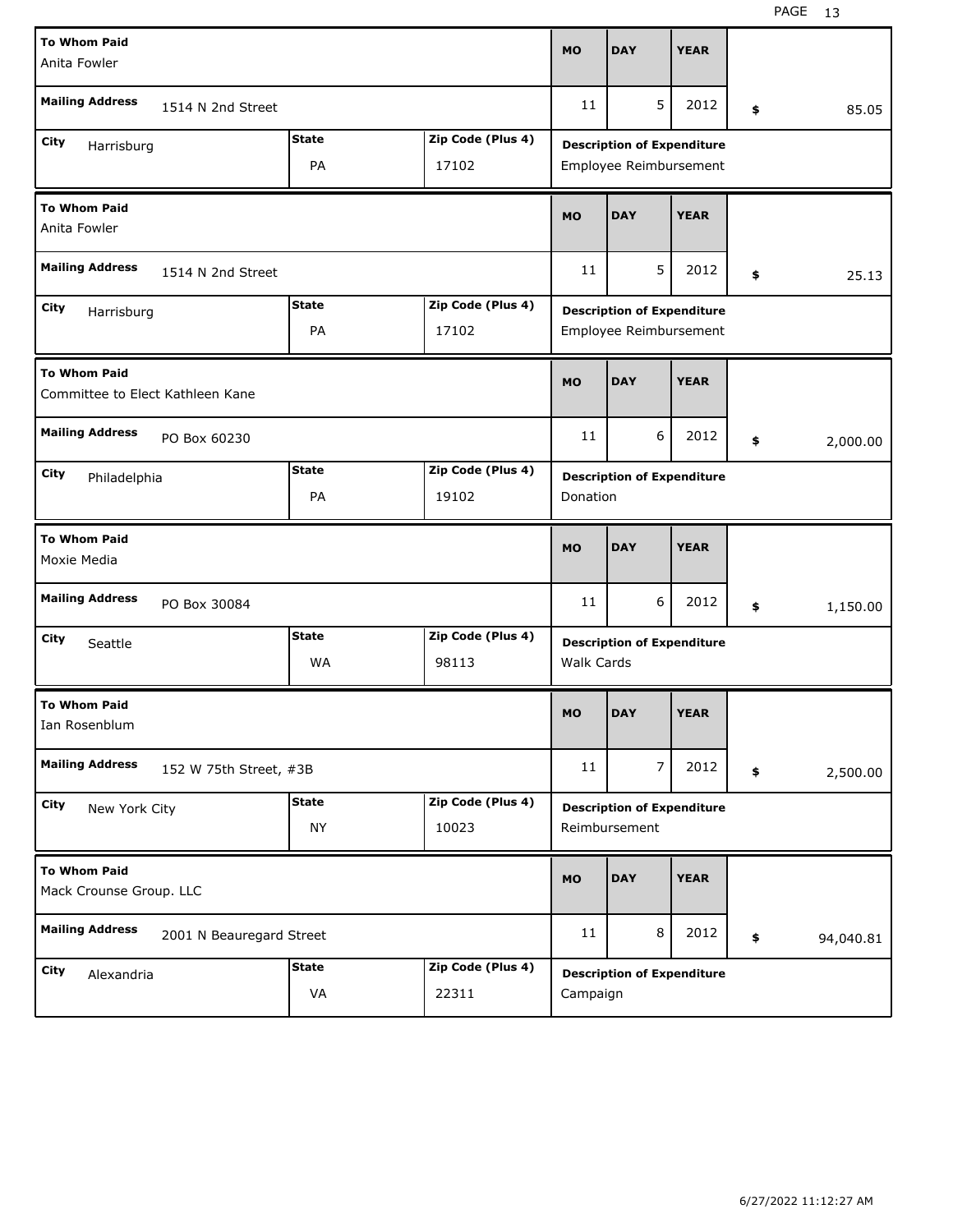| <b>To Whom Paid</b>                                      |              |                   |                     |                                   |             |               |           |  |  |  |  |
|----------------------------------------------------------|--------------|-------------------|---------------------|-----------------------------------|-------------|---------------|-----------|--|--|--|--|
| Planned Parenthood Assoc of PA                           |              |                   |                     | <b>DAY</b>                        | <b>YEAR</b> |               |           |  |  |  |  |
| <b>Mailing Address</b><br>1514 N 2nd Street              | 11           | 13                | 2012                | \$                                | 362.58      |               |           |  |  |  |  |
| City<br>harrisburg                                       | <b>State</b> | Zip Code (Plus 4) |                     | <b>Description of Expenditure</b> |             |               |           |  |  |  |  |
| PA<br>17102                                              |              |                   |                     | Reimbursements                    |             |               |           |  |  |  |  |
| <b>To Whom Paid</b><br><b>Transfirst LLC</b>             | <b>MO</b>    | <b>DAY</b>        | <b>YEAR</b>         |                                   |             |               |           |  |  |  |  |
| <b>Mailing Address</b><br>Unknown                        |              |                   |                     | 13                                | 2012        | \$            | 19.55     |  |  |  |  |
| City<br>Unknown                                          | <b>State</b> | Zip Code (Plus 4) |                     | <b>Description of Expenditure</b> |             |               |           |  |  |  |  |
|                                                          | PA           | 17102             | CC Fee's            |                                   |             |               |           |  |  |  |  |
| <b>To Whom Paid</b><br>Planned Parenthood NEMPBC         |              |                   | <b>MO</b>           | <b>DAY</b>                        | <b>YEAR</b> |               |           |  |  |  |  |
| <b>Mailing Address</b><br>PO Box 813                     |              |                   |                     | 16                                | 2012        | \$            | 736.09    |  |  |  |  |
| <b>State</b><br>Zip Code (Plus 4)<br>City<br>Trexlertown |              |                   |                     | <b>Description of Expenditure</b> |             |               |           |  |  |  |  |
|                                                          | PA           | 18087             |                     |                                   |             | Reimbursement |           |  |  |  |  |
| <b>To Whom Paid</b><br>Zata3 Consulting, LLC             |              |                   |                     |                                   |             |               |           |  |  |  |  |
|                                                          |              |                   | <b>MO</b>           | <b>DAY</b>                        | <b>YEAR</b> |               |           |  |  |  |  |
| <b>Mailing Address</b><br>458 New Jersey Avenue, SE      |              |                   | 11                  | 19                                | 2012        | \$            | 12,695.34 |  |  |  |  |
| City                                                     | <b>State</b> | Zip Code (Plus 4) |                     | <b>Description of Expenditure</b> |             |               |           |  |  |  |  |
| Washington                                               | DC           | 20003             | <b>Call Minutes</b> |                                   |             |               |           |  |  |  |  |
| <b>To Whom Paid</b><br>Mack Crounse Group. LLC           |              |                   | MO                  | <b>DAY</b>                        | <b>YEAR</b> |               |           |  |  |  |  |
| <b>Mailing Address</b><br>2001 N Beauregard Street       |              |                   | 11                  | 20                                | 2012        | \$            | 9,391.94  |  |  |  |  |
| City                                                     | <b>State</b> | Zip Code (Plus 4) |                     | <b>Description of Expenditure</b> |             |               |           |  |  |  |  |
| Alexandria                                               | VA           | 22311             | Campaign            |                                   |             |               |           |  |  |  |  |
| <b>To Whom Paid</b><br>BrownDogDesign, LLC               |              |                   | <b>MO</b>           | <b>DAY</b>                        | <b>YEAR</b> |               |           |  |  |  |  |
| <b>Mailing Address</b><br>2381 Lower State Road          |              |                   | 11                  | 20                                | 2012        | \$            | 250.00    |  |  |  |  |
| City<br>Doylestown                                       | <b>State</b> | Zip Code (Plus 4) |                     | <b>Description of Expenditure</b> |             |               |           |  |  |  |  |